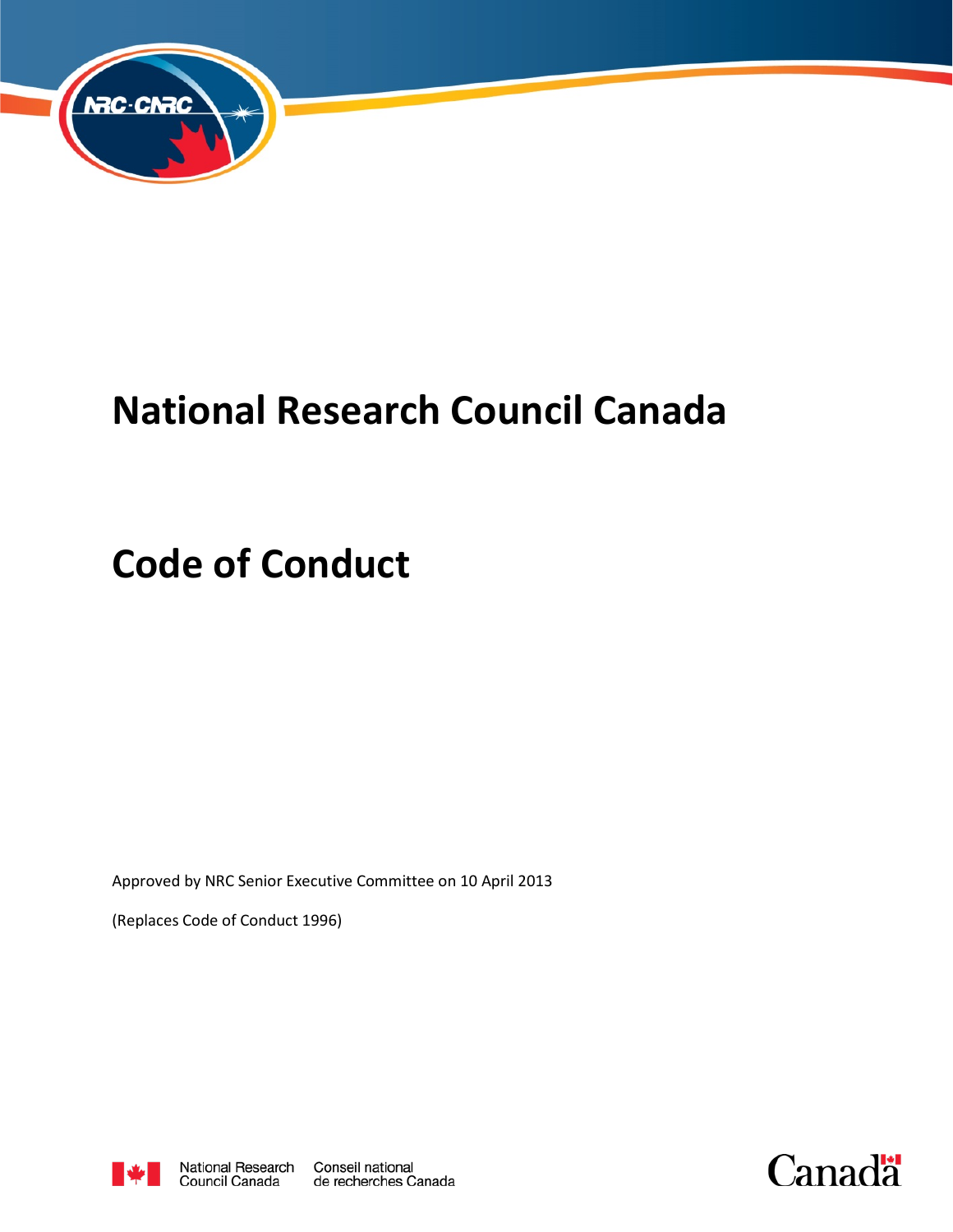## **Introduction**

As employees of the National Research Council of Canada (NRC), you are the custodians of a vital and proud national institution that has a unique mandate to serve Canada by conducting research and technology to help bridge Canada's innovation gap.

As members of the federal public sector, you also share a responsibility for protecting the integrity of Canada's public institutions.

To guide NRC employees in carrying out their duties, the *NRC Code of Conduct (2013)* sets out the values and expectations to bear in mind when conducting your professional duties.

- Chapter I *Statement on NRC Values and Behaviours*  presents the values and expected behaviours that are uniquely important to NRC and that define the commitment that you, as NRC employees, make to your colleagues, clients and other stakeholders.
- Chapter II *Values and Ethics Code for the Public Sector (2012)* presents the broader, foundational values for all federal public sector workers, including NRC employees, as required under the *Public Servants Disclosure Protection Act.*
- Chapter III *—Applying the NRC Code of Conduct —* discusses how to resolve ethical issues that might arise in the course of your daily work.
- *Chapter* IV —*Roles and Responsibilities* outlines the duties and obligations of NRC managers and employees with respect to the NRC Code of Conduct.
- The Annex lists related documents in the context of specific NRC policies and federal legislated requirements.

**Together, these chapters, known as the NRC Code of Conduct, constitute a condition of your employment at NRC.** 

**NRC employees who do not comply with these behavioural standards may be subject to disciplinary action in accordance with NRC procedures.**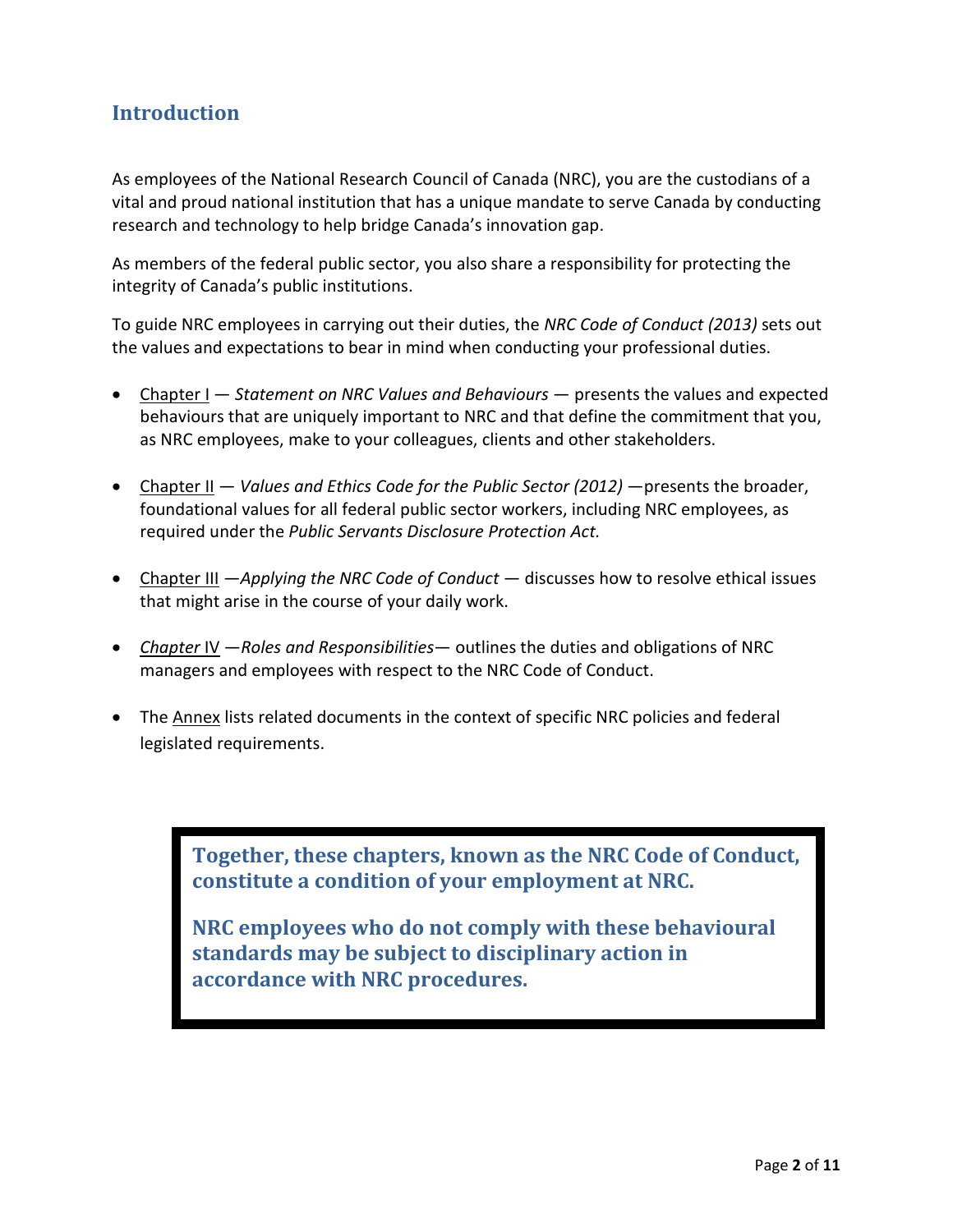# **Chapter 1: Statement on NRC Values and Expected Behaviours**

NRC recognizes that shared values aligned with business priorities underpin the success of outstanding organizations because they provide a common sense of direction, support decision making at all levels and guide the daily behaviours of employees.

The values and expected behaviours presented in this document were developed through

consultations and an internal review process aimed at empowering NRC to pursue the mandate set out in the *NRC Act*, as well as the mission and vision that flow from it.

NRC's values and expected behaviours are intended to guide us in the performance of our duties and inform NRC decisions, actions, policies, processes and systems thereby helping the organization be more successful in pursuing its goals. NRC will treat employees in accordance with these values and, as an overarching priority, create and maintain a safe and healthy workplace.

Each of the five NRC values has particular importance and unique relevance to your employment at NRC. They also seek to complement those of the broader public sector [See Chapter II].

Here are the five key NRC values and expected behaviours:

## **NRC Vision**

*To be the most effective research and technology organization in the world, stimulating sustainable domestic prosperity.*

## **NRC Mission**

*Working with clients and partners, NRC provides strategic research, scientific and technical services to develop and deploy solutions to meet Canada's current and future industrial and societal needs.*

#### **Impact**

#### *As NRC employees, we make a positive difference for our stakeholders.*

- We strive to generate sustainable benefits with long-lasting impact for Canadians.
- We align our work with:
	- Government of Canada priorities;
	- NRC's business objectives; and
	- Our clients' and stakeholders' needs.
- We are proud of the impact of our work and celebrate our successes.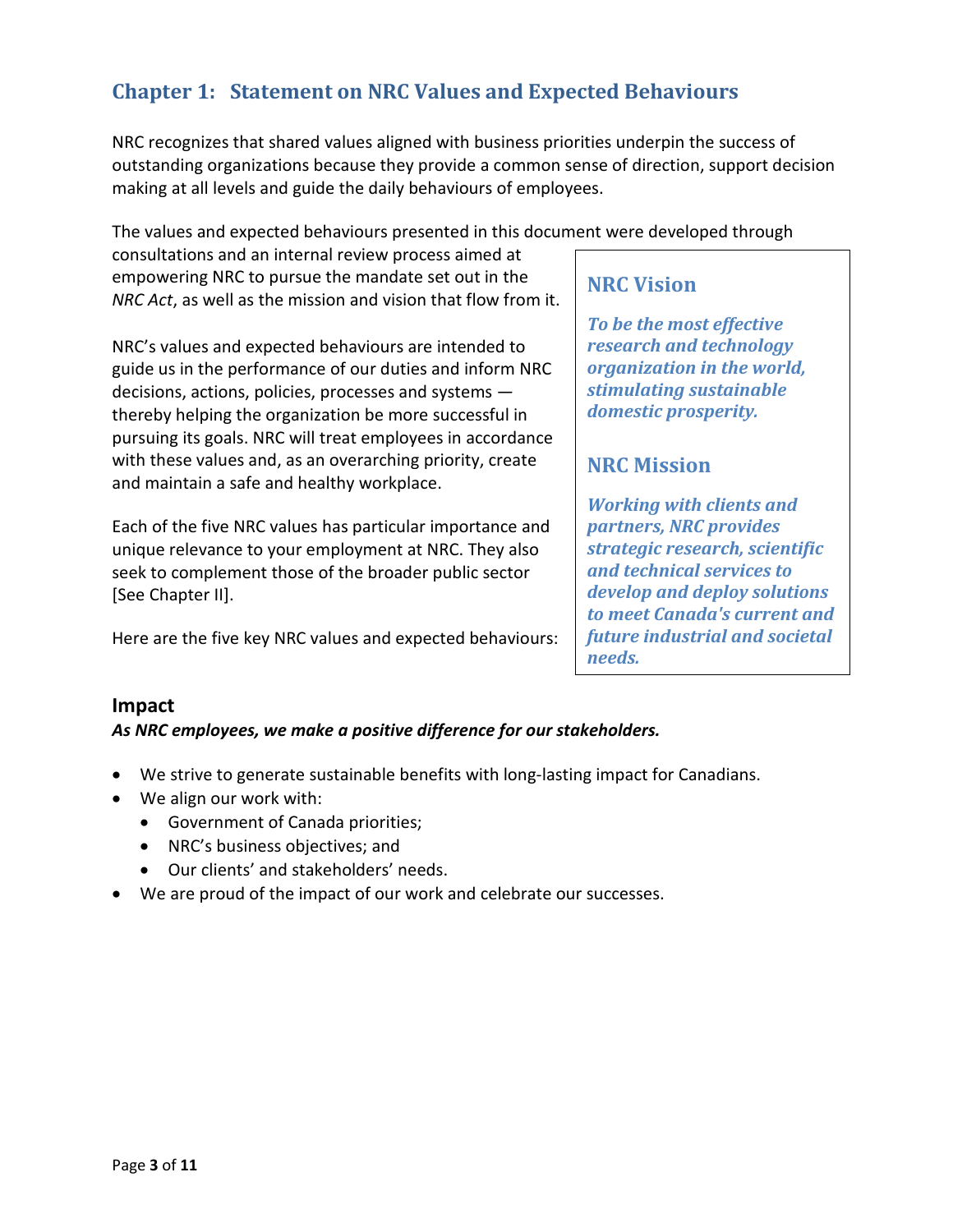## **Accountability** *As NRC employees, we are responsible for our work and our workplace.*

- We accept responsibility for our decisions and actions.
- We set realistic goals and clearly defined deliverables.
- We honour and meet our commitments.
- We reward performance. We steward resources responsibly.
- We all take responsibility for a safe and healthy work environment.
- We embrace diversity and hold ourselves responsible for creating an environment in which we all want to work.

#### **Leadership**

#### *As NRC employees, we value leadership, initiative and the application of best practices in our work.*

- We seek out and respond to the needs of our clients and stakeholders.
- We pursue leadership in our S&T and business practices.
- We benchmark our performance.
- We are innovative and encourage managed risk-taking.
- We pursue excellence.
- We encourage leadership at all levels.
- We promote continuous improvement.
- We seek growth and development opportunities.

#### **Integrity**

#### *As NRC employees, we engage fairly and openly to earn credibility and trust.*

- We are truthful and ethical.
- We respect confidentiality in dealings with colleagues, clients and partners.
- We declare and manage conflicts between our private interests and official duties.
- We promote shared understanding.
- We are consistent and fair in dealing with others.
- We engage in areas where we have demonstrated competence.
- We acknowledge and learn from our mistakes.

#### **Collaboration**

#### *As NRC employees, we actively collaborate to engage vital knowledge and expertise and to generate better, more efficient solutions.*

- We promote teamwork and information sharing to leverage our strengths.
- We actively seek partnerships for mutual benefit and commit to providing fair value.
- We value our relationships with external partners and acknowledge their role in our success.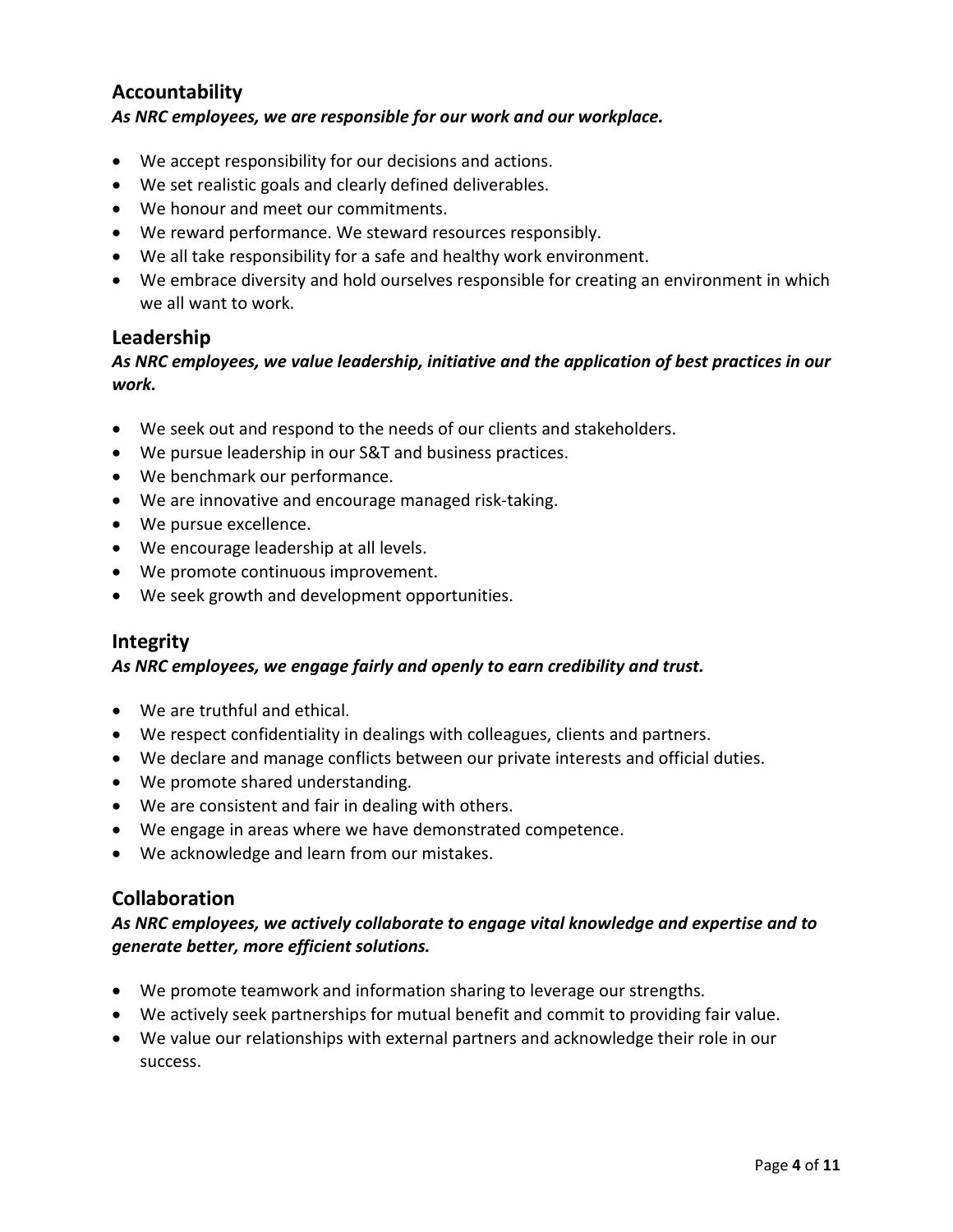# **Chapter II: Values and Ethics Code for the Public Sector**

The *Public Servants Disclosure Protection Act (*PSDPA) defines "public servants" as every person employed in the public sector (including the core public administration, Crown corporations and separate agencies such as NRC). The *Values and Ethics Code for the Public Sector*, which came into effect in April 2012, is intended to clarify the role and expectations of NRC employees and other public servants within the framework of Canadian parliamentary democracy and the basic principle of responsible government.

## **The Role of Federal Public Servants**

Federal public servants have a fundamental role to play in serving Canadians, their communities and the public interest under the direction of the elected government and in accordance with the law. As professionals whose work is essential to Canada's well-being and the enduring strength of Canadian democracy, public servants uphold the public trust.

The Constitution of Canada and the principles of responsible government provide the foundation for the role, responsibilities and values of the federal public sector. Constitutional conventions of ministerial responsibility prescribe the appropriate relationships among ministers, parliamentarians, public servants and the public. A professional and non-partisan federal public sector is integral to our democracy.

## **The Role of Ministers**

Ministers are also responsible for preserving public trust and confidence in the integrity of public sector organizations and for upholding the tradition and practice of a professional nonpartisan federal public sector. Furthermore, ministers play a critical role in supporting public servants' responsibility to provide professional and frank advice.

## **Objectives**

The *Values and Ethics Code for the Public Sector* outlines the values and expected behaviours that guide public servants in all activities related to their professional duties. By committing to these values and adhering to the expected behaviours, public servants strengthen the ethical culture of the public sector and contribute to public confidence in the integrity of all public institutions.

As established by the Treasury Board, the *Values and Ethics Code for the Public Sector* fulfills the requirement of section 5 of the *Public Servants Disclosure Protection Act* (PSDPA). It was developed in consultation with public servants, public sector organizations and bargaining agents. It should be read in conjunction with the *Statement on NRC Values and Behaviours* found in chapter I.

## **Statement of Values**

These values are a compass to guide public servants in everything they do. They cannot be considered in isolation from each other as they will often overlap.

Federal public servants are expected to conduct themselves in accordance with the following values of the public sector and the expected behaviours.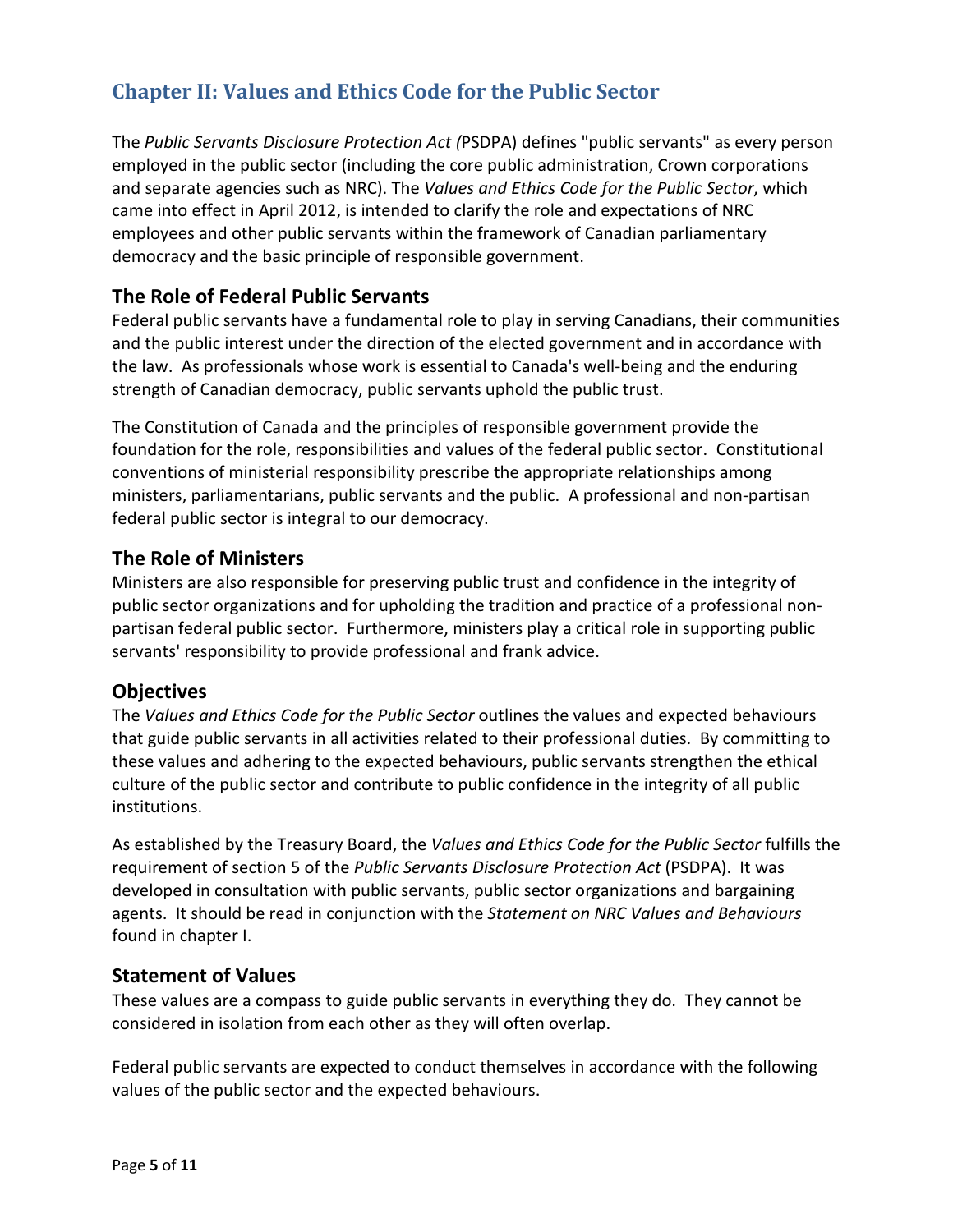## **Respect for Democracy**

*The system of Canadian parliamentary democracy and its institutions are fundamental to serving the public interest. Public servants recognize that elected officials are accountable to Parliament, and ultimately to the Canadian people, and that a non-partisan public sector is essential to our democratic system.*

*Public servants shall uphold the Canadian parliamentary democracy and its institutions by:*

- Respecting the rule of law and carrying out their duties in accordance with legislation, policies and directives in a non-partisan and impartial manner.
- Loyally carrying out the lawful decisions of their leaders and supporting ministers in their accountability to Parliament and Canadians.
- Providing decision makers with all the information, analysis and advice they need, always striving to be open, candid and impartial.

## **Respect for People**

*Treating all people with respect, dignity and fairness is fundamental to our relationship with the Canadian public and contributes to a safe and healthy work environment that promotes engagement, openness and transparency. The diversity of our people and the ideas they generate are the source of our innovation.*

*Public servants shall respect human dignity and the value of every person by:*

- Treating every person with respect and fairness.
- Valuing diversity and the benefit of combining the unique qualities and strengths inherent in a diverse workforce.
- Helping to create and maintain safe and healthy workplaces that are free from harassment and discrimination.
- Working together in a spirit of openness, honesty and transparency that encourages engagement, collaboration and respectful communication.

#### **Integrity**

## *Integrity is the cornerstone of good governance and democracy. By upholding the highest ethical standards, public servants conserve and enhance public confidence in the honesty, fairness and impartiality of the federal public sector.*

*Public servants shall serve the public interest by:*

- Acting at all times with integrity and in a manner that will bear the closest public scrutiny, an obligation that may not be fully satisfied by simply acting within the law.
- Never using their official roles to inappropriately obtain an advantage for themselves or to advantage or disadvantage others.
- Taking all possible steps to prevent and resolve any real, apparent or potential conflicts of interest between their official responsibilities and their private affairs in favour of the public interest.
- Acting in such a way as to maintain their employer's trust.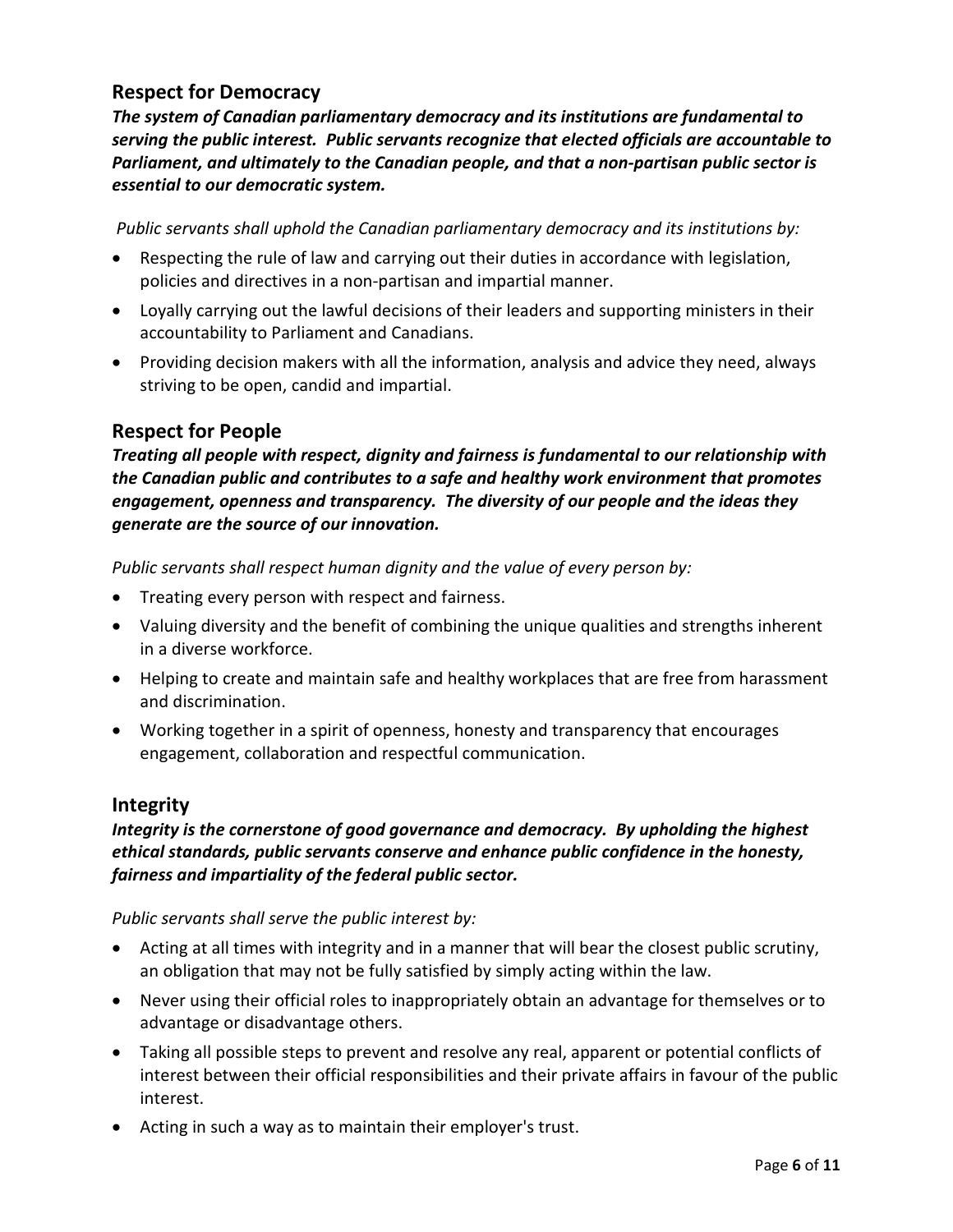## **Stewardship**

## *Federal public servants are entrusted to use and care for public resources responsibly, for both the short term and long term.*

*Public servants shall use resources responsibly by:*

- Effectively and efficiently using the public money, property and resources managed by them.
- Considering the present and long-term effects that their actions have on people and the environment.
- Acquiring, preserving and sharing knowledge and information as appropriate.

## **Excellence**

*Excellence in the design and delivery of public sector policy, programs and services is beneficial to every aspect of Canadian public life. Engagement, collaboration, effective teamwork and professional development are all essential to a high-performing organization.*

*Public servants shall demonstrate professional excellence by:*

- Providing fair, timely, efficient and effective services that respect Canada's official languages.
- Continually improving the quality of policies, programs and services they provide.
- Fostering a work environment that promotes teamwork, learning and innovation.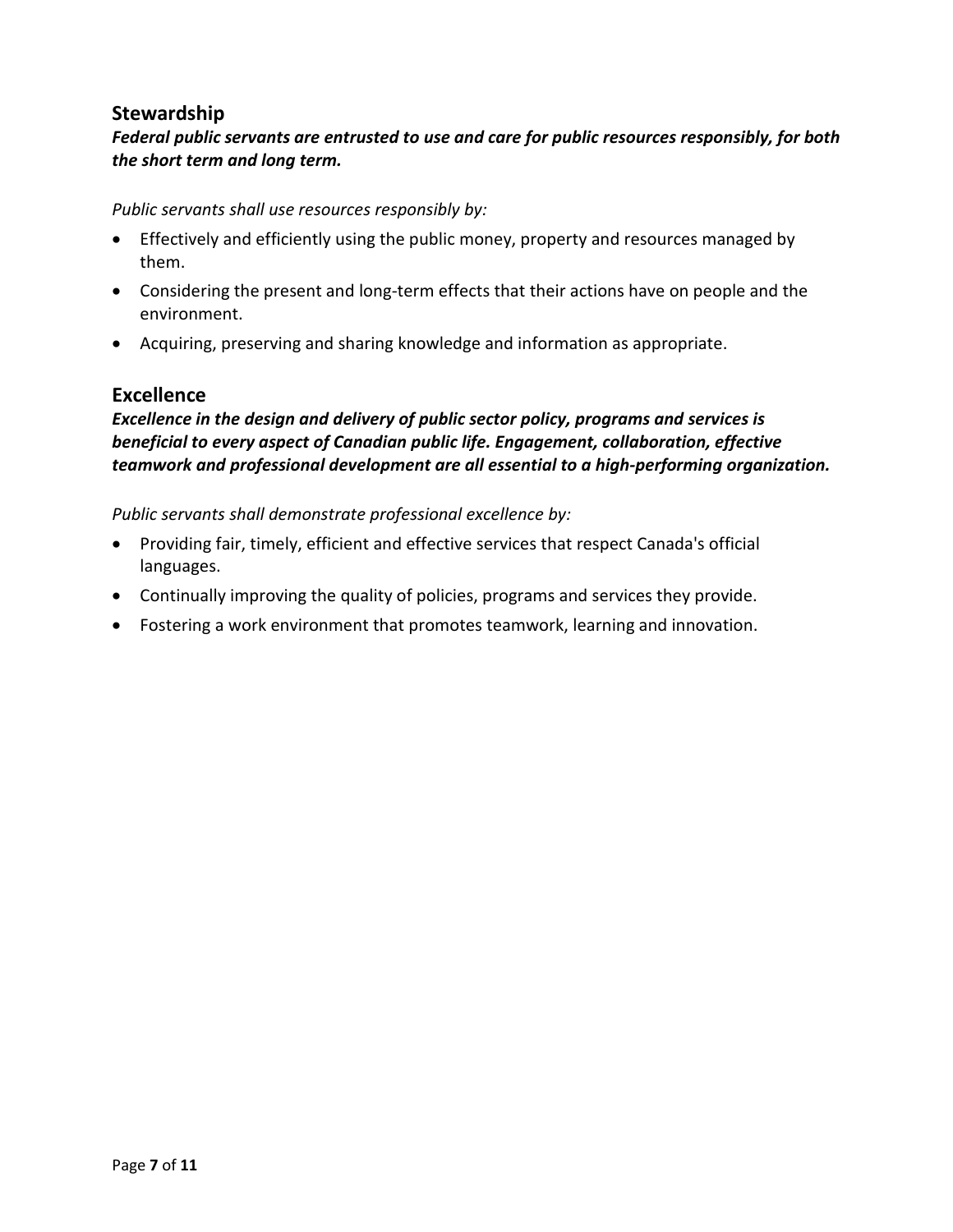# **Chapter III: Applying the NRC Code of Conduct**

NRC's history of research excellence and scientific distinction has earned us the respect and trust of the Canadian public, its clients, research organizations and researchers around the world.

Our shared values — and the corporate culture they create — are critically important in the workplace and in maintaining that respect and trust. Our values reflect how employees see themselves and the organization they work for. They also affect how clients and collaborators see us in return.

As a condition of your employment at NRC, you are required to abide by the NRC Code of Conduct by demonstrating the values and adhering to the expected behaviours outlined in chapters I and II. If you do not abide by these values and expectations, you may be subject to administrative or disciplinary measures up to and including termination of employment.

## **Avenues for Resolution**

The expected behaviours are not intended to respond to every possible ethical issue that might arise in the course of your daily work. When ethical issues arise, you are encouraged to discuss and resolve these matters with your immediate supervisor. You can also seek advice and support from other appropriate sources within and outside NRC.

NRC employees at all levels are expected to resolve issues in a fair and respectful manner and consider informal processes such as dialogue or mediation.

As provided by the NRC Procedures under the *Public Servants Disclosure Protection Act* (PSDPA), if you have information that could suggest a serious breach of the NRC Code of Conduct, you can bring this matter to the attention of your immediate supervisor, the NRC Secretary General or the Public Sector Integrity Commissioner. Members of the public can bring such matters to the NRC Secretary General's Office or to the Public Sector Integrity Commissioner.

NRC employees who have concerns with Code-related decisions that directly affect them are encouraged to discuss their concerns with their supervisor. If any issues remain following such discussions, employees can avail themselves of existing NRC redress mechanisms, depending on the nature of the issue.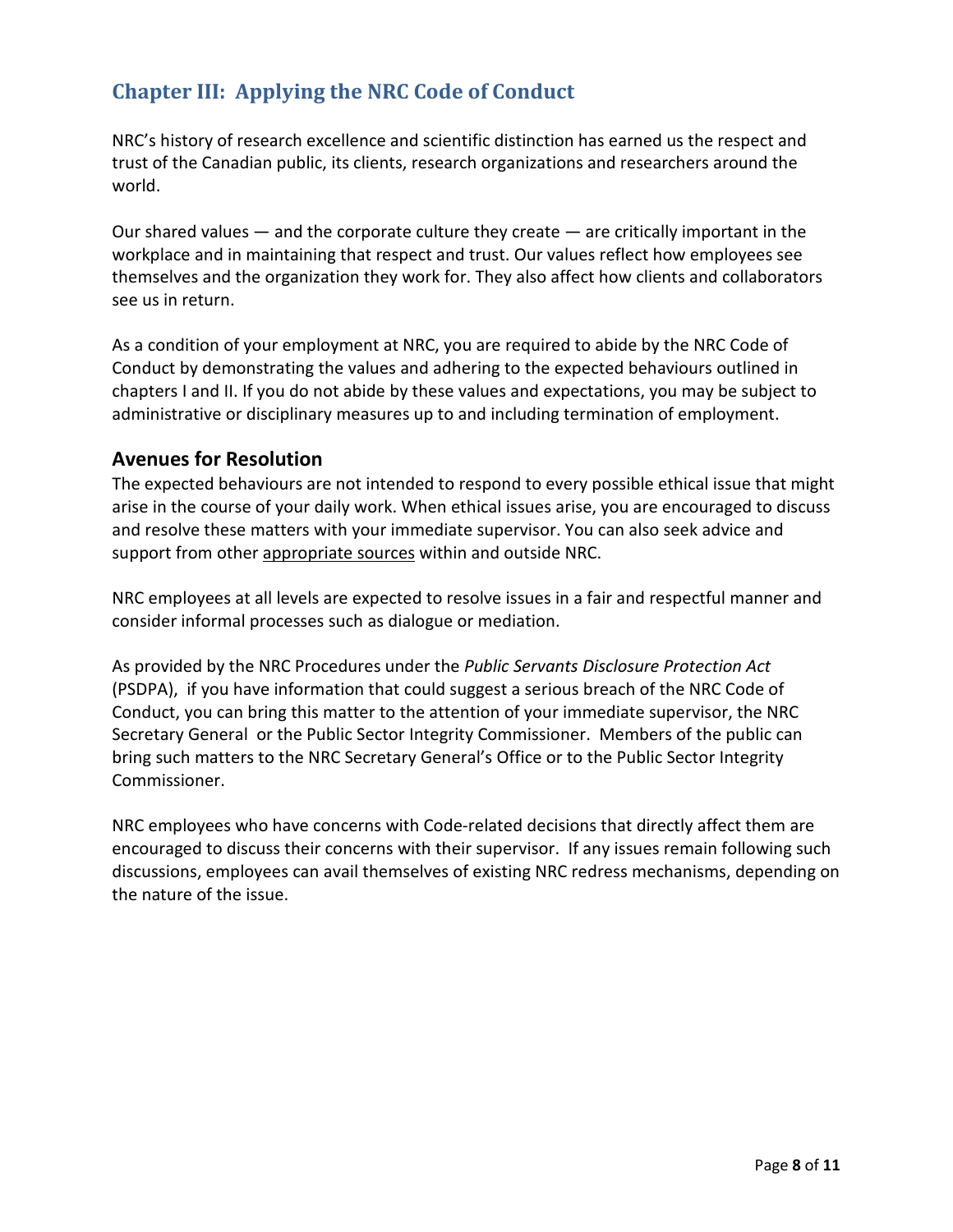# **Chapter IV: Roles and Responsibilities**

## **The President of NRC**

As Chief Executive of NRC, the President has specific responsibilities under the Public Servants Disclosure Protection Act (PSDPA), including the duty to establish the NRC Code of Conduct, as well as the overall responsibility for fostering a positive culture of values and ethics at NRC.

To this end, the President of NRC ensures that measures are in place to inform employees of their obligations under the NRC Code of Conduct that employees can obtain appropriate advice within NRC on ethical issues, and that internal disclosure procedures are implemented effectively at NRC.

## **NRC Secretary General**

As the Senior Officer for disclosure under the PSDPA, the NRC Secretary General is responsible for supporting the President of NRC in meeting the requirements of the Act. This responsibility includes addressing disclosures of wrongdoing. These duties and authorities are described in the NRC - [Procedures for Disclosures Pursuant to the](http://www.nrc-cnrc.gc.ca/eng/ethics-integrity/nrc-procedures-disclosure.html) PSDPA*.*

The NRC Secretary General will monitor the implementation of the NRC Code of Conduct and, in consultation with the Vice-President (Human Resources), recommend modifications to the President as appropriate.

## **Vice-President - NRC Human Resources Branch**

The Vice-President, Human Resources Branch will support the President by exemplifying the NRC Code of Conduct, raising awareness throughout NRC of the content of the NRC Code and providing assistance for its implementation, as well as collaborating with the NRC Secretary General in advising the President of any needed modifications based on evaluations or changes in relevant legislation.

#### **NRC Vice-Presidents and Managers**

Vice-Presidents and managers are responsible for exemplifying the NRC Code of Conduct and for ensuring that the Code is implemented with consistency throughout the NRC employee population for which they are responsible.

#### **NRC Employees**

As NRC employees, you are responsible for knowing, demonstrating and complying with the NRC Code of Conduct, including all other policies and instruments duly approved and presented as annexes to it.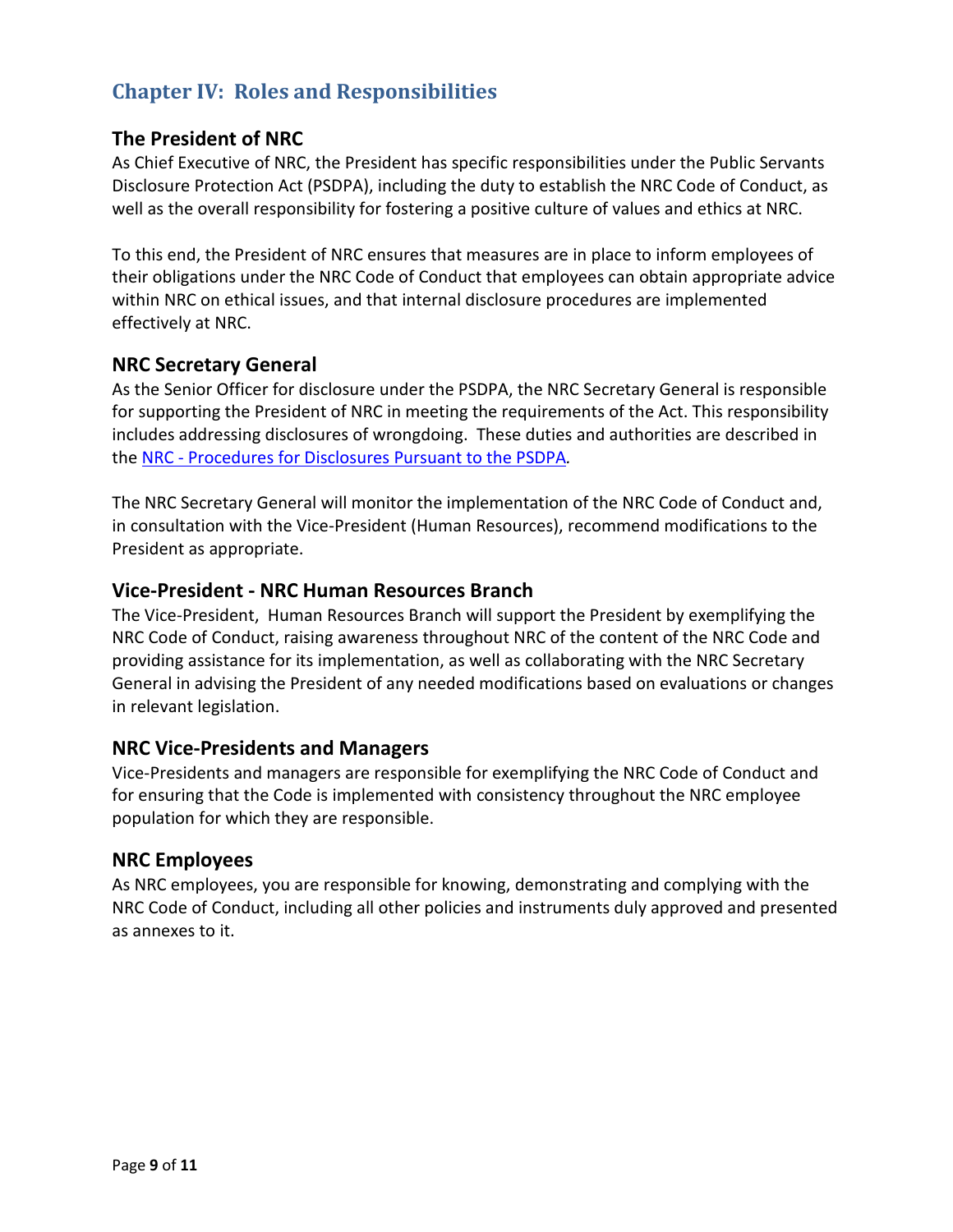## **Treasury Board of Canada Secretariat Office of the Chief Human Resources Officer**

In support of the Treasury Board President's responsibilities under section 4 of the PSDPA, the Office of the Chief Human Resources Officer (OCHRO) is responsible for promoting ethical practices in the public sector. NRC will work with the OCHRO to implement and promote the Code.

The President and the Secretary General will seek advice from the OCHRO as required, with respect to the Code's interpretation. The Chief Human Resources Officer may issue directives, standards and guidelines related to the *Values and Ethics Code for the Public Sector.* OCHRO will monitor the implementation of the *Values and Ethics Code for the Public Sector* at NRC with a view to assessing whether the stated objectives have been achieved.

**If you have any other questions about the NRC Code of Conduct, contact the NRC Secretary General's Office.**